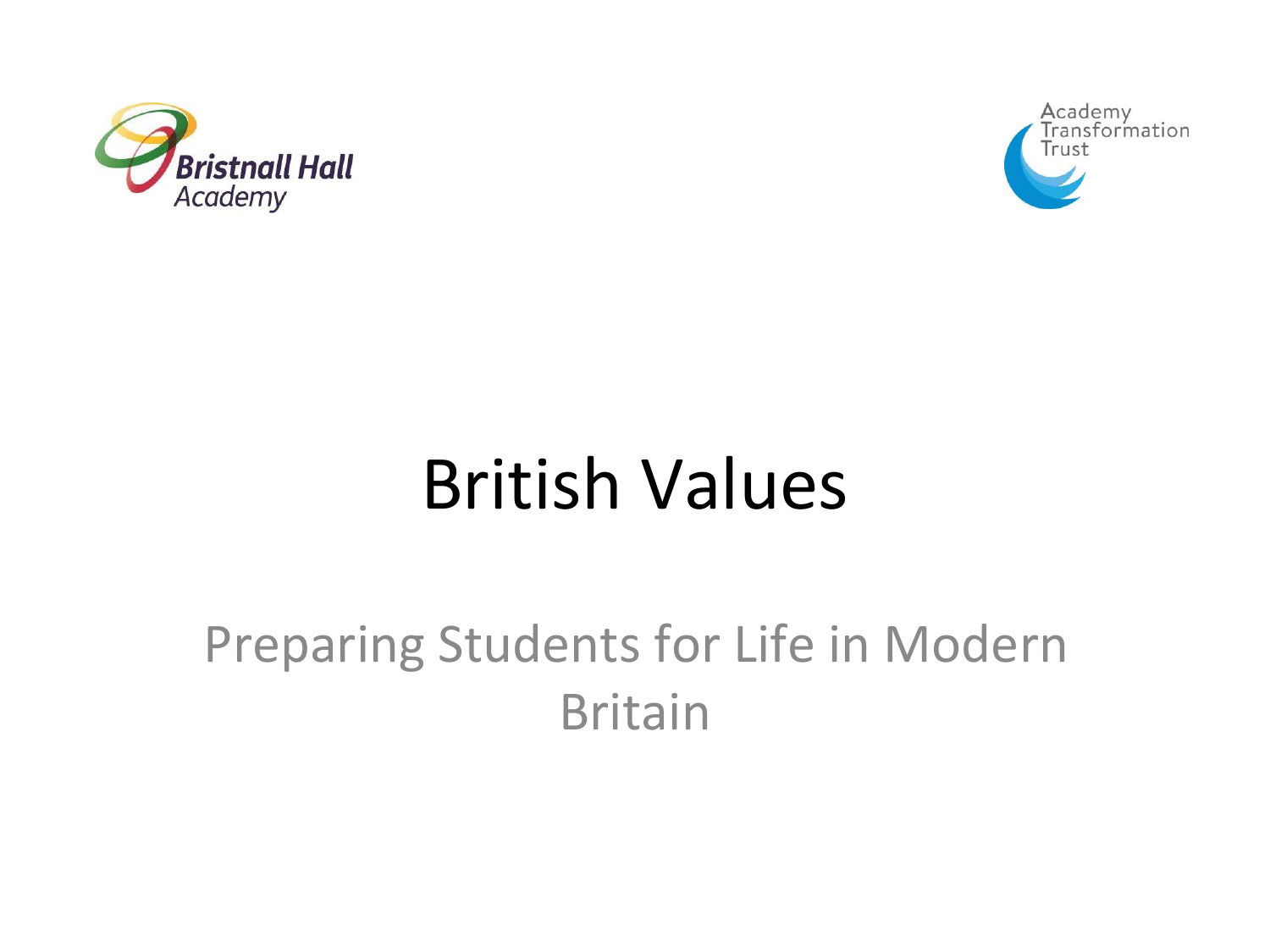

## **Democracy**



- Students are involved in democratic processes. E.g. voting for the Academies chosen choice of charity.
	- Students are elected to roles such as House Captain and Prefect.
	- Student Voice is at the heart of all that we do and helps guide Academy decision making through our Student Council.



"Bristnall Hall is an encouraging, safe and friendly environment which is essential for encouraging the best from all your students." Year 12 Parent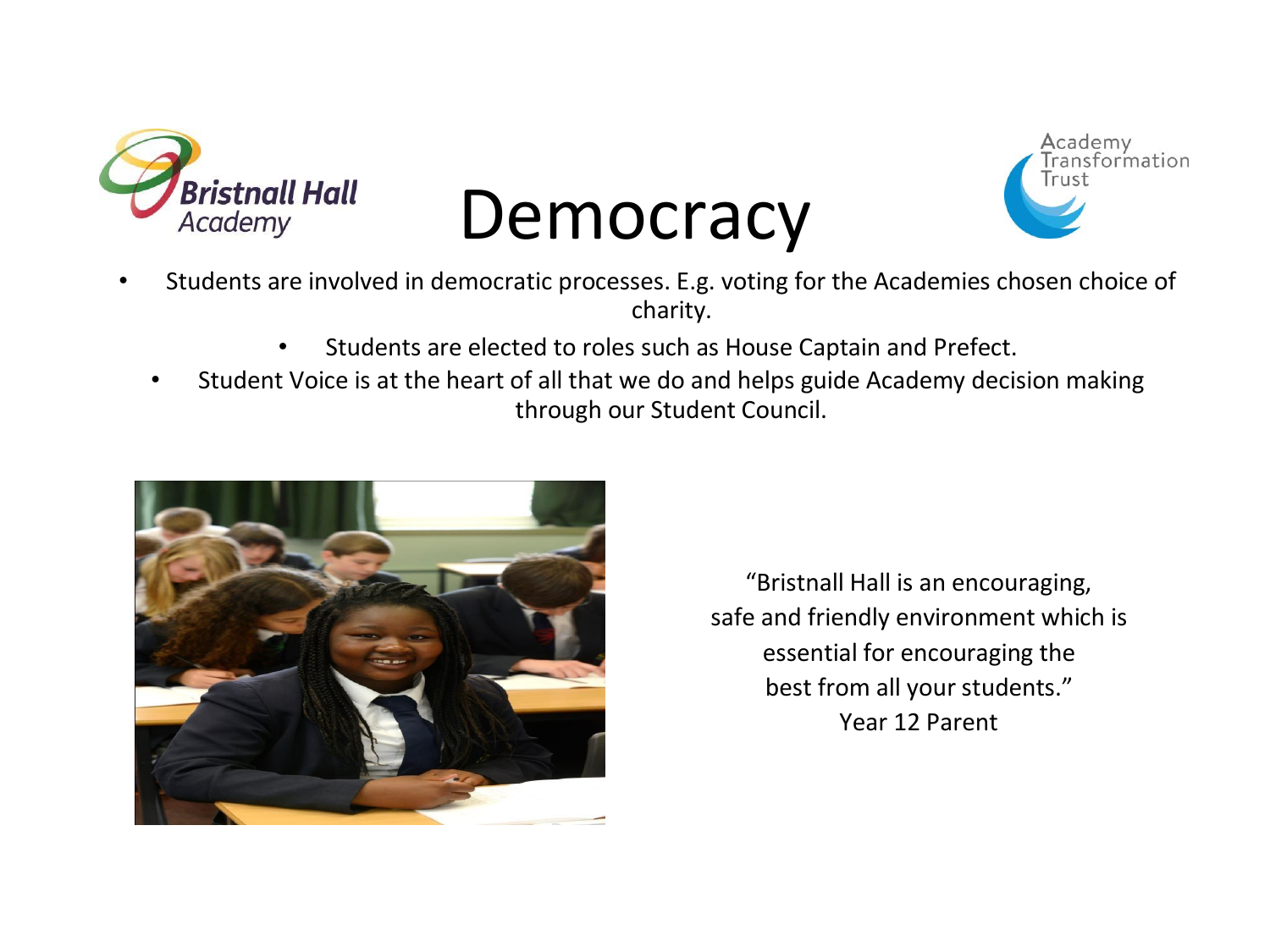

# Individual Liberty



- Students have key roles and responsibilities in school, wearing badges to indicate their roles as House captains, Prefects, Sports Captains and Peer mentors.
- Students make options choices in Year 9 to enable them to follow the pathways they wish to follow.
- Choice is built into our lesson delivery with students given opportunities to choose their own tasks based on their preferred learning style.
- A rich and varied extra-curricular programme is in place and students are given the freedom to make choices.

**"I chose Bristnall Hall for my daughter because it has a friendly and nurturing environment. No child is overlooked." Year 8 parent** 

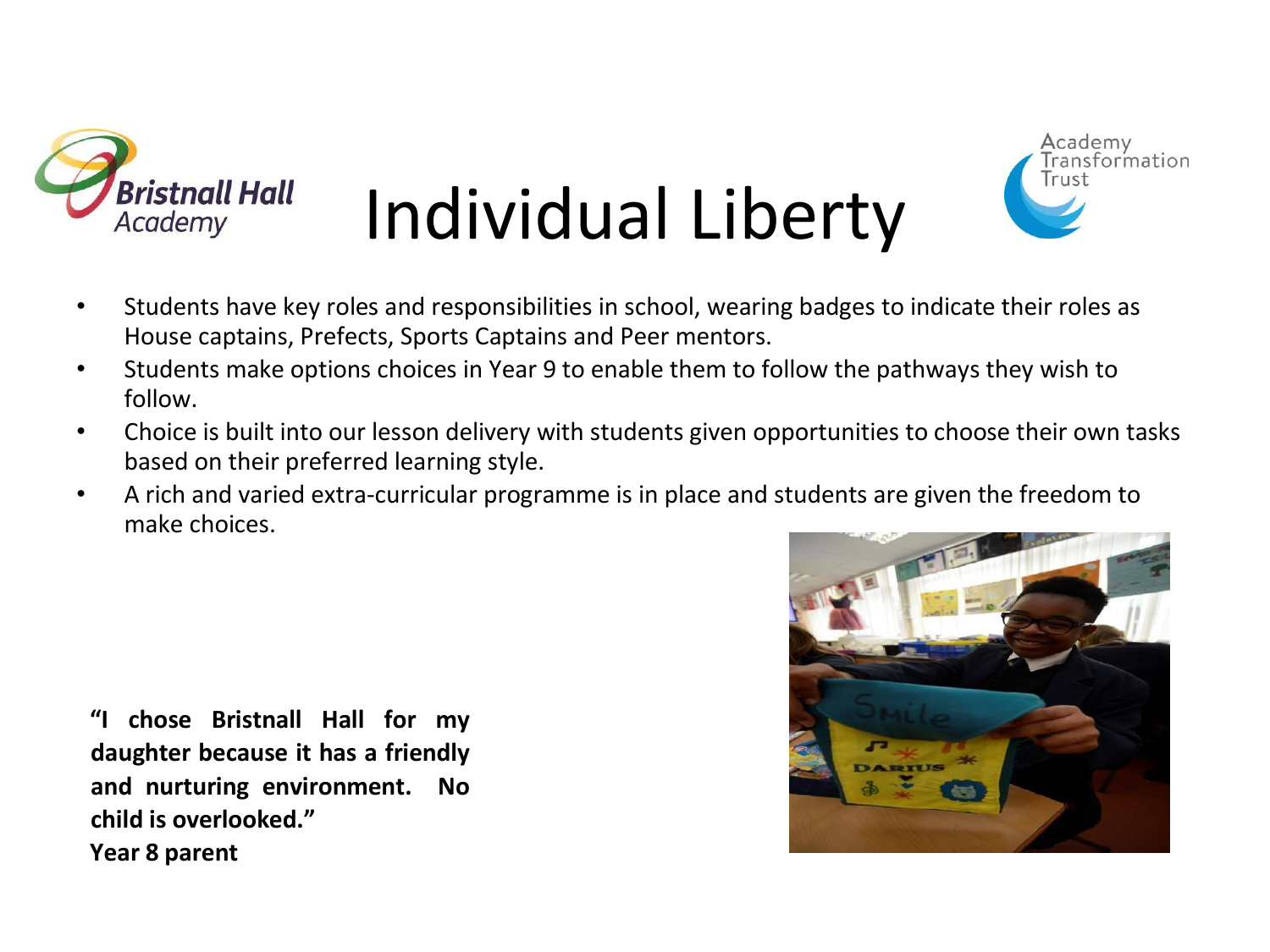

## Mutual Respect



- The Academy operates a Behaviour for Learning policy which places mutual respect at the heart of all that we do.
- Our Academy Skills and Attributes statement embodies values of mutual respect and resilience and ensures that this is embedded across the Curriculum.
- Our Prefects actively promote an attitude of equality and fairness.

**"The students respect each other and adults they have contact with." OFSTED** 

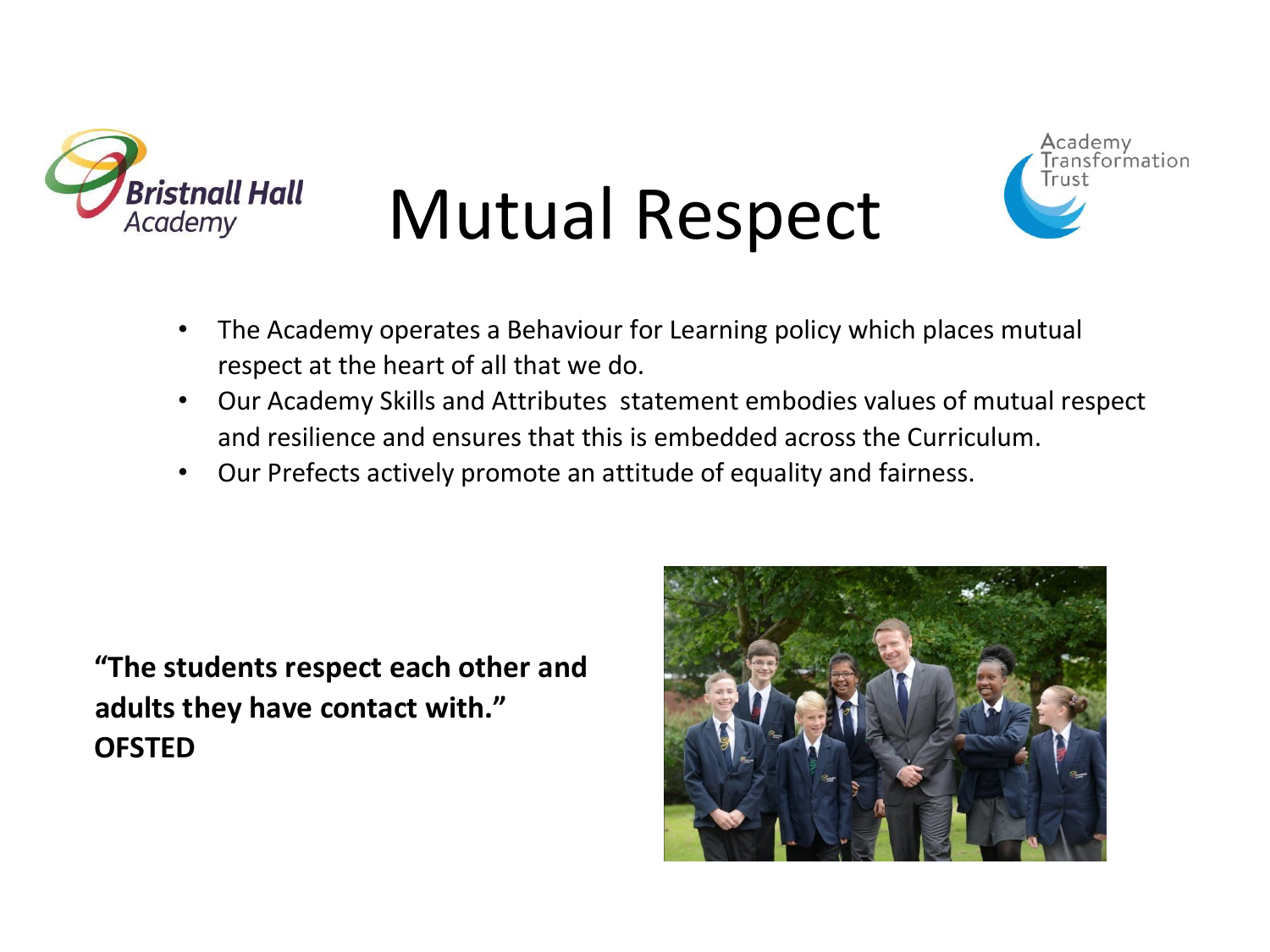

# The Rule of Law



- We have a clearly structured Behaviour for Learning policy which all stakeholders understand and follow.
- We regularly review behaviour incidents in the Academy and share these with key stakeholders to improve further.
- The Academy has developed links within the local community and we are provided support and guidance by our local police representatives.